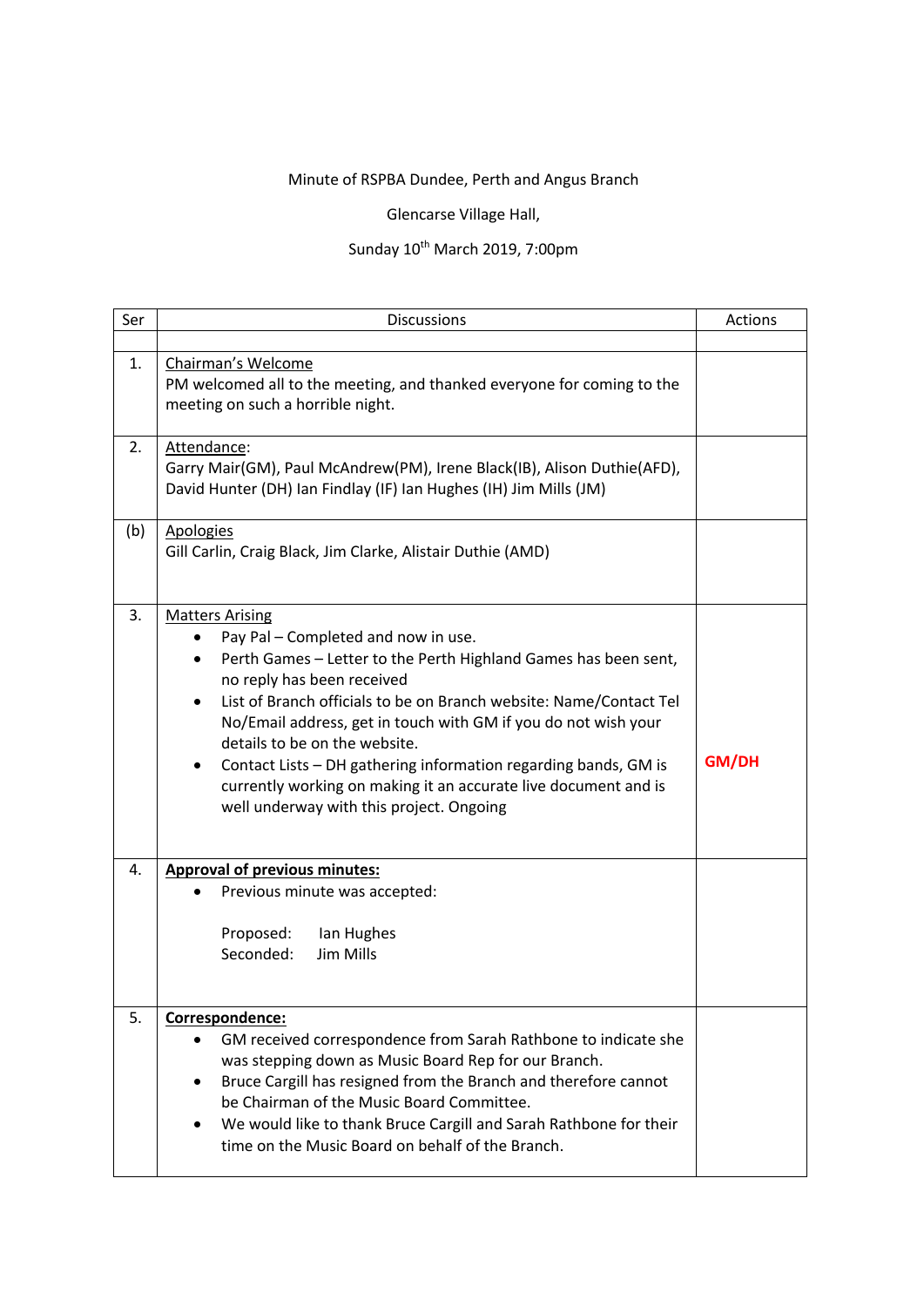| 6. | Treasurers Report:                                                                                                                                                                                                                                                                                                           |           |
|----|------------------------------------------------------------------------------------------------------------------------------------------------------------------------------------------------------------------------------------------------------------------------------------------------------------------------------|-----------|
|    | IB reported to the meeting the following:                                                                                                                                                                                                                                                                                    | <b>IB</b> |
|    | Account information presented by IB                                                                                                                                                                                                                                                                                          |           |
|    | IB indicated that the monies were due anytime for the Perth and Kinross<br>nightlights and would be forwarded to bands in due course.                                                                                                                                                                                        |           |
|    |                                                                                                                                                                                                                                                                                                                              |           |
| 7. | <b>Music Board:</b>                                                                                                                                                                                                                                                                                                          |           |
|    | Currently being convened by Kevin Reilly - Director, until a new                                                                                                                                                                                                                                                             |           |
|    | Chairperson appointed.                                                                                                                                                                                                                                                                                                       |           |
|    | Next meeting is Saturday 13 <sup>th</sup> April not Saturday 20 <sup>th</sup> as mentioned<br>$\bullet$<br>on RSPBA site.                                                                                                                                                                                                    |           |
|    | PM had contacted AMD to ask if he would be interested in being                                                                                                                                                                                                                                                               |           |
|    | our new Branch Rep on MB, AMD agreed, PM opened it up to the                                                                                                                                                                                                                                                                 |           |
|    | meeting to vote on this matter, by unanimous decision it was<br>agreed that AMD would be the new Branch MB rep.                                                                                                                                                                                                              |           |
|    | GM to write to RSPBA and inform them of this new information.                                                                                                                                                                                                                                                                | <b>GM</b> |
|    |                                                                                                                                                                                                                                                                                                                              |           |
| 8. | Director's Report:                                                                                                                                                                                                                                                                                                           |           |
|    | A pre-meeting of Directors was held prior to the AGM to discuss<br>the World Pipe Band Championships. It has been agreed that for<br>2019 the World Pipe Band Championships will remain as a two-day<br>event, and will possibly be revisited for 2020.<br>AGM was 30 minutes late in starting due to the Directors meeting. |           |
|    | Work on RSPBA HQ progressing well, they have found additional<br>asbestos that they were unaware of but it is been gotten rid of in a<br>safe manner.                                                                                                                                                                        |           |
|    | Next year's AGM will not be as short as this years due to the work<br>of the MB.                                                                                                                                                                                                                                             |           |
| 9  | Education                                                                                                                                                                                                                                                                                                                    |           |
|    | Craig Black has been accepted to represent our Branch as<br>Geographical Rep.                                                                                                                                                                                                                                                |           |
| 10 | Media                                                                                                                                                                                                                                                                                                                        |           |
|    | Entry forms now on Branch website and PayPal working for Band                                                                                                                                                                                                                                                                |           |
|    | <b>Branch Competitions.</b>                                                                                                                                                                                                                                                                                                  |           |
| 11 | Another plee for all bands to submit up to date contact details.<br>AOCB                                                                                                                                                                                                                                                     |           |
|    | Cupar Highland Games will be in touch with bands for youngsters<br>$\bullet$                                                                                                                                                                                                                                                 |           |
|    | to march down the street for a fee rather than them running a full                                                                                                                                                                                                                                                           |           |
|    | competition due to it being the same weekend as the UK<br>Championships in Lurgan.                                                                                                                                                                                                                                           |           |
|    | Nothing else to report at this time.                                                                                                                                                                                                                                                                                         |           |